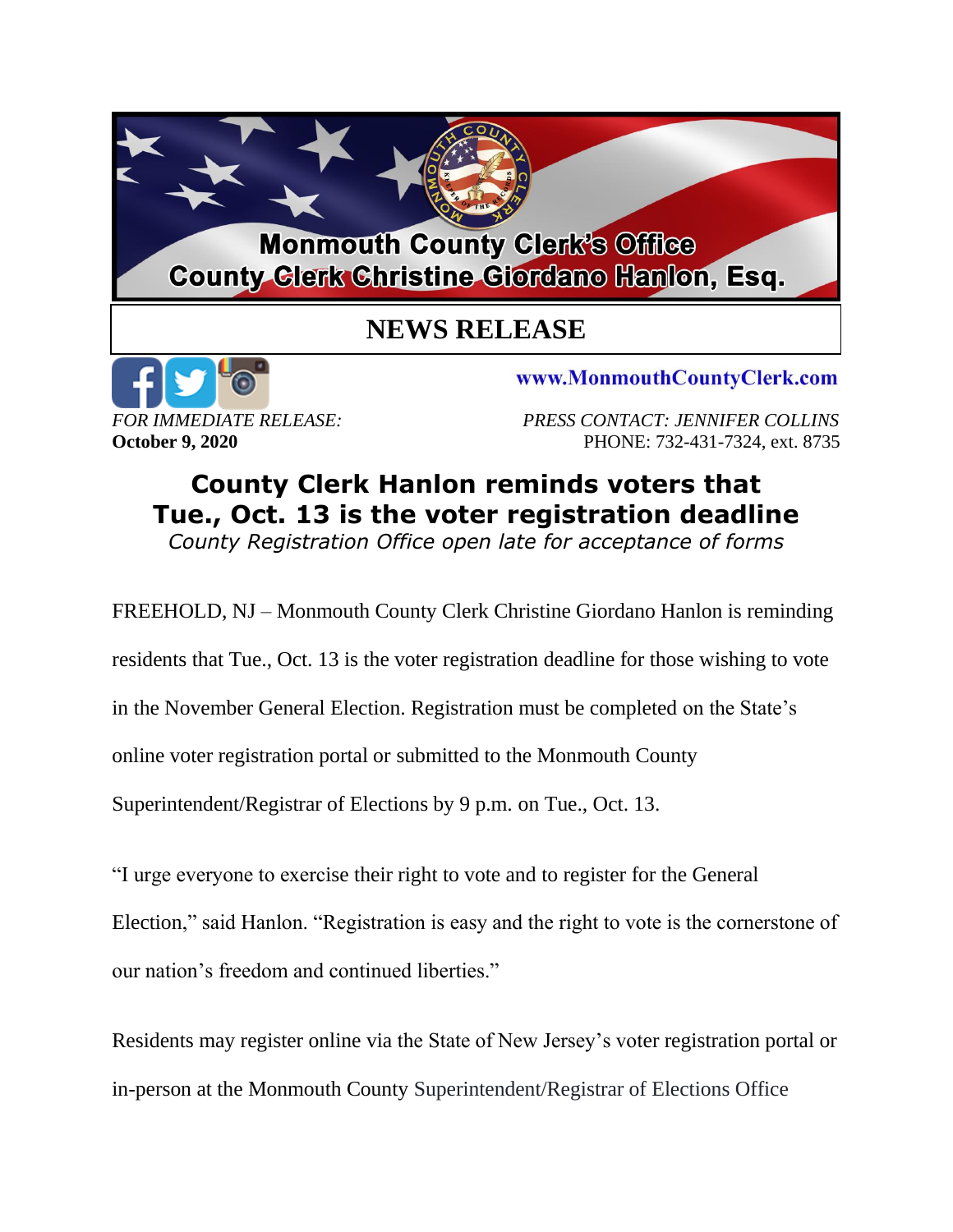located at 300 Halls Mills Rd. in Freehold Township. Please be advised that all County Offices, except for the County Board of Elections, will be closed on Mon., Oct. 12 in observance of the Columbus Day holiday. Please contact the County Board of Elections at 732-431-7802 for their hours of operation on Oct. 12.

Due to the voter registration deadline on Tue., the Superintendent of Elections Office will hold extended hours and remain open until 9 p.m. on Tue., Oct. 13 for in-person registration.

Voters may also register at their Municipal Clerk's Office and should call ahead to confirm the hours and location.

Voters can find the link to the State voter registration portal or can download the New Jersey voter registration application by visiting our elections website at [www.monmouthcountyvotes.com.](http://www.monmouthcountyvotes.com/) Voters can also download our free Monmouth County Votes mobile app from the Apple App and Google Play stores to obtain this information.

A driver's license number or the last four digits of your Social Security number must be entered on the New Jersey voter registration form.

In order to register to vote, you must be at least 17 years of age and a U.S. Citizen. Only individuals who are at least 18 years of age on Election Day will be permitted to vote.